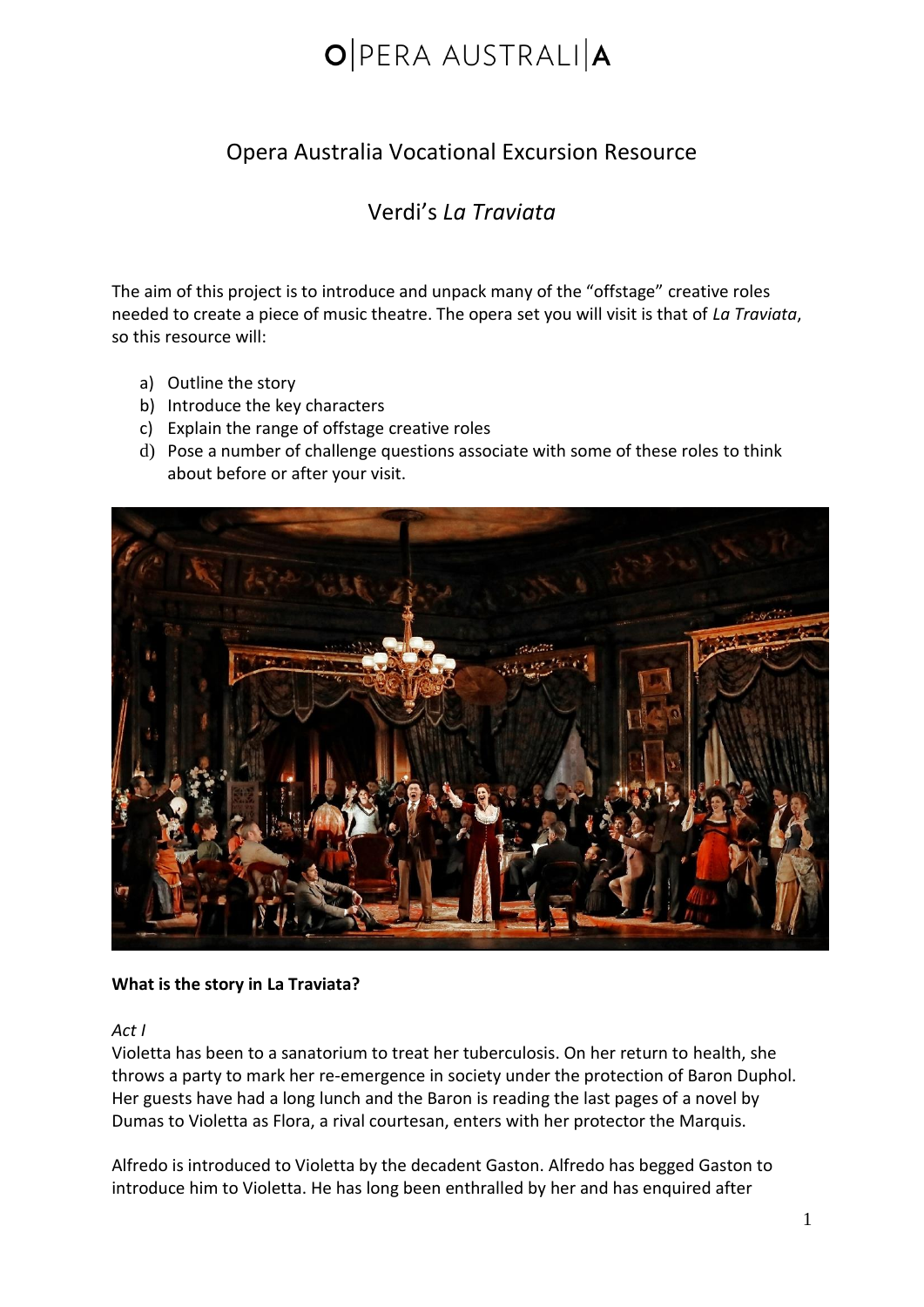Violetta every day of her illness. Violetta insists that everyone sits together and drinks a toast to the occasion. Alfredo is prevailed upon to sing a drinking song from Provence.

As the guests leave to dance in the ballroom, Violetta feels faint and is momentarily left alone. Alfredo re-enters and confesses his love for her. She asks him to return the following day. After her guests leave and she is alone, Violetta begins to consider the conflicting feelings of love and hedonism that are pulling her in opposite directions.

#### *Act II*

#### Scene i

Violetta and Alfredo have been living together for three months in a house in the country. When Alfredo discovers that Violetta is selling her belongings to pay for their expenses, he is conscience-stricken and leaves to visit his father, to raise some money. His father however has decided to call on Violetta to persuade her to give up Alfredo. Alfredo's sister hopes to be married soon, and his relationship with Violetta jeopardises the family's honour. Violetta realises that as a 'fallen woman' she would destroy Alfredo's family and consents to leave him. She decides to leave instantly and writes a message to Alfredo, breaking off their affair. When Alfredo receives the message, he is distraught and, despite his father's attempts to console him, rushes off to wreak revenge on Violetta.

#### Scene ii

A gambling party is held in Flora's house. Alfredo is there. When Violetta enters on the arm of the Baron she freezes with tension. Alfredo begins to insult the Baron and the two rivals meet over cards, and Alfredo, cannot lose a hand. The game is interrupted by dinner. Violetta begs Alfredo to leave before Duphol seeks revenge. Alfredo insists she comes with him but, she says she loves the Baron. Alfredo publicly humiliates Violetta and throws money at her as payment for her services. Alfredo's father reproves him for such behaviour.

#### *Act III*

It is early morning and Violetta is sleeping. The doctor has given her only a few hours to live. Violetta rereads a letter from Alfredo's father, telling her that the Baron was wounded in the duel with Alfredo and that Alfredo may have left the country. But Alfredo has been told by his father of Violetta's sacrifice and he returns — only to be confronted by the dying Violetta. He humours her by telling her that they should plan a new life away from Paris. Alfredo's father has followed him and enters, followed by the doctor. Violetta suddenly feels revived, ready to start a new life with Alfredo — but this is only the symptoms of the last moments of her disease and she falls dead.

#### **Introducing the Characters in** *La Traviata*

There are three lead characters in this story: Violetta, Alfredo and Georgio, and a number of key secondary roles.

| Character | Voice type | About this character                                                                                                                                                           |
|-----------|------------|--------------------------------------------------------------------------------------------------------------------------------------------------------------------------------|
| Violetta  | Soprano    | A flamboyant, extravagant courtesan who loves the good<br>life amongst her fashionable friends. She is passionate,<br>impulsive, pragmatic and aware of her incurable disease. |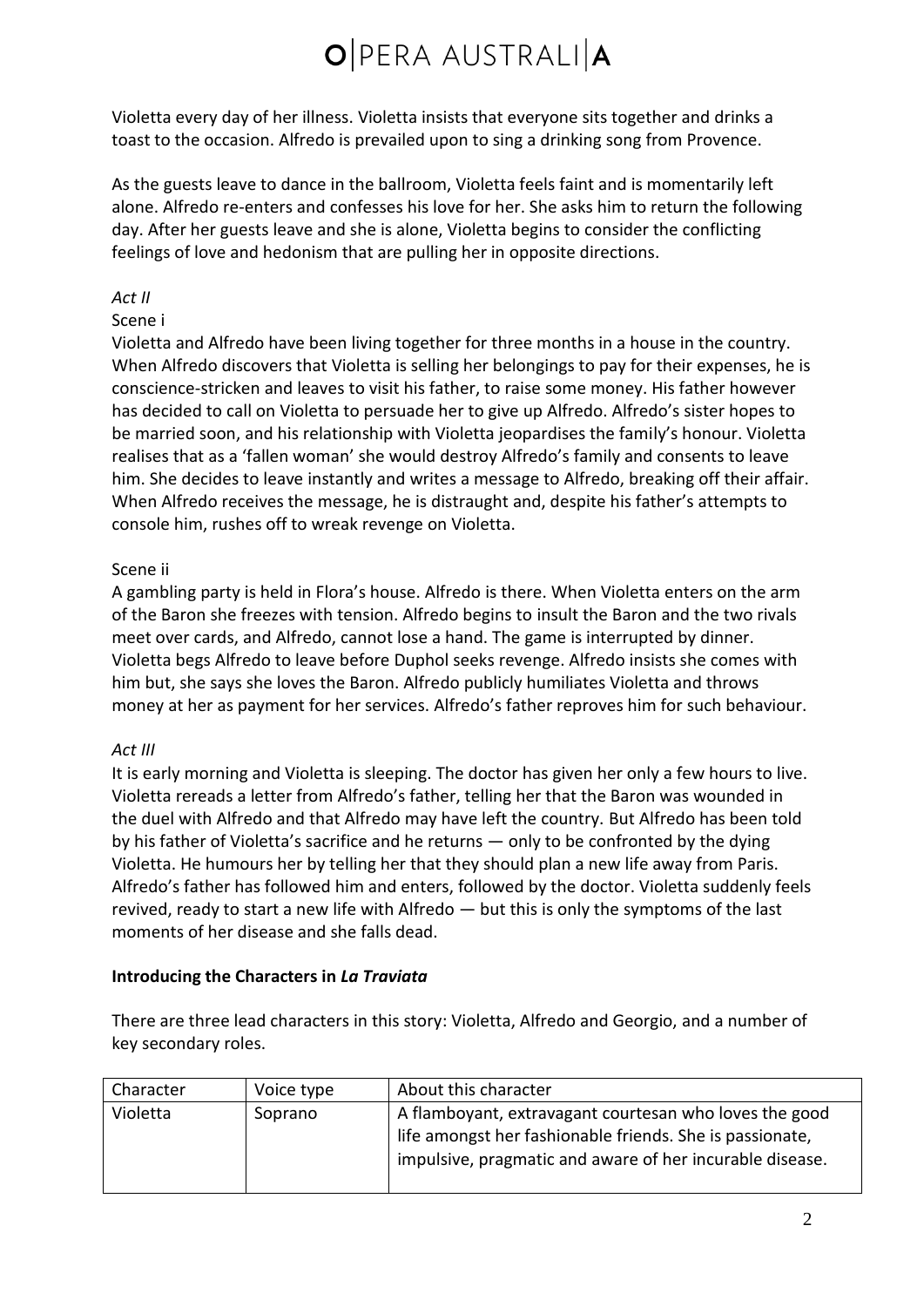| Alfredo<br>Germont  | Tenor           | A shy boy from the country Alfredo is different to Violetta's<br>fashionable city crowd, lacking their superficial polish and<br>confidence. He is romantic, innocent, and quick tempered.                                                                                                                                                                                                                   |
|---------------------|-----------------|--------------------------------------------------------------------------------------------------------------------------------------------------------------------------------------------------------------------------------------------------------------------------------------------------------------------------------------------------------------------------------------------------------------|
| Georgio<br>Germont  | <b>Baritone</b> | Alfredo's father, an old-fashioned, conservative character,<br>for whom morality and public perception are important. He<br>disapproves of his son's life in Paris, wanting only the best<br>for his family. He is manipulative and persuades Violetta to<br>leave Alfredo, but later sees the error of his ways showing<br>he is compassionate and warm hearted. He is a complex<br>"villain" in this story |
| Flora               | Soprano         | A rich, fun loving party girl who also enjoys the high life.<br>Close friend of Violetta. It is to Flora that Violetta runs when<br>she agrees to leave Alfredo.                                                                                                                                                                                                                                             |
| Gaston              | Tenor           | A mutual friend of both Alfredo and Violetta. He is<br>handsome, outgoing, popular with the ladies and rich. He is<br>as much of a party boy as Violetta is a party girl                                                                                                                                                                                                                                     |
| <b>Baron Duphol</b> | <b>Baritone</b> | An aristocrat who is rich, jealous and possessive. He also<br>fancies Violetta and is very protective of her.                                                                                                                                                                                                                                                                                                |





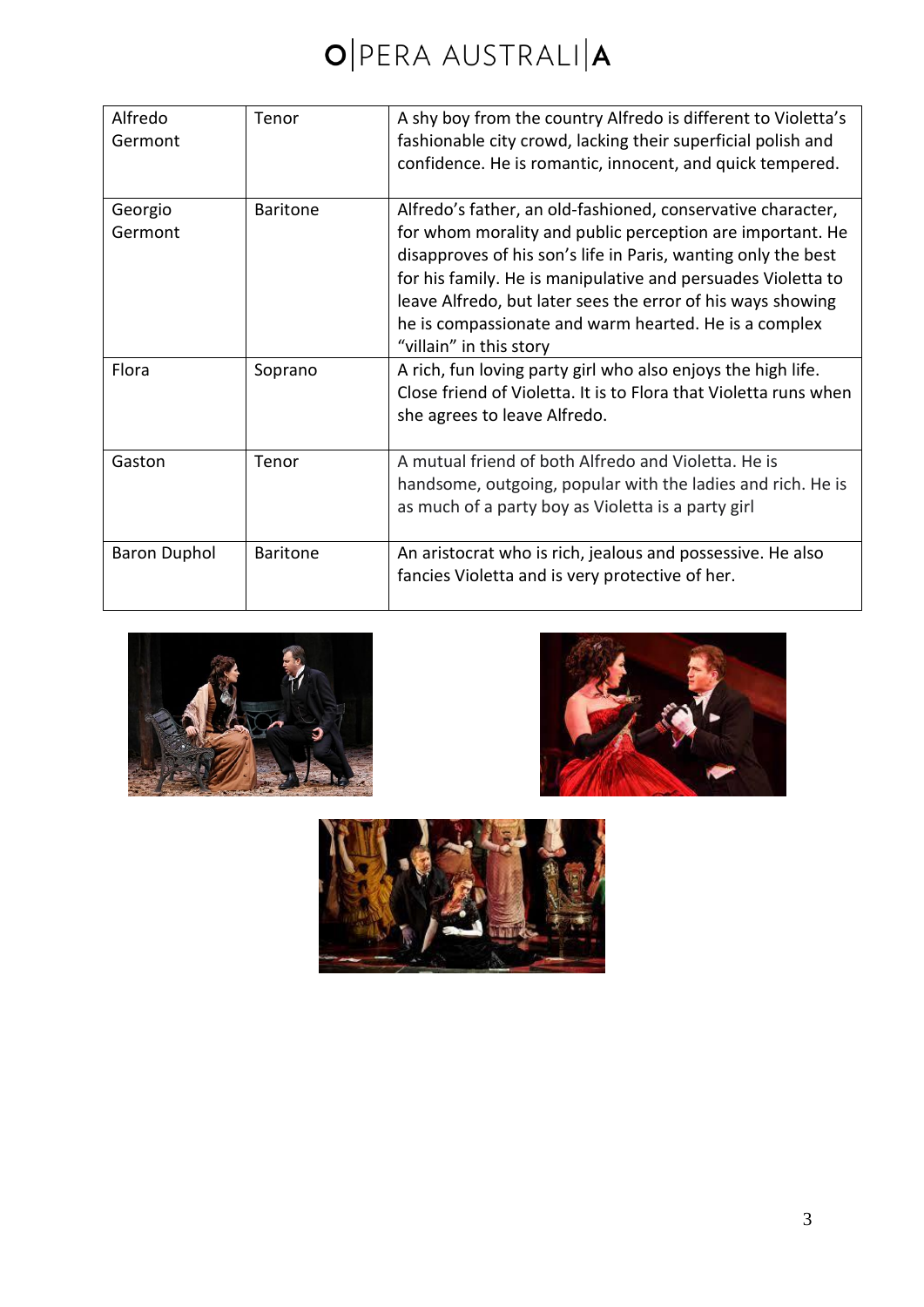#### **Offstage Creative Roles**

The creative team lead all the off stage roles. In this production the creative team includes: CONDUCTOR: [Renato Palumbo](https://opera.org.au/artist/renato-palumbo/) DIRECTOR: [Elijah Moshinsky](https://opera.org.au/artist/elijah-moshinsky/) CHOREOGRAPHER: [Matthew Barclay](https://opera.org.au/artist/matthew-barclay/) SET DESIGNER: [Michael Yeargan](https://opera.org.au/artist/michael-yeargan/) COSTUME DESIGNER: [Peter Hall](https://opera.org.au/artist/peter-hall/) LIGHTING DESIGNER: [Nigel Levings](https://opera.org.au/artist/nigel-levings/)

#### **Conductor**

Make the musical decisions about the interpretation of the opera which influences the way the orchestra play and the characters sing their roles. They interpret the intentions of the composer and convey that in their in their choice of tempos (speed), dynamics (volume) and timbres (how they balance the sounds of the instruments and singers) through their gestures and rehearsals.

As there is little or no dialogue in a performance the conductor needs to keep the show moving from the orchestra pit. They need to allow the singers to musically depict the characters they are playing and ensure that the orchestra accompanied them. As the music of an opera is almost a character itself, the conductor has to consider the role of every section in telling the story.

#### **Director**

As the primary visionary and unifying force behind a theatrical production, the director is responsible for shaping every aspect of the final performance—from the actors' performances to the setting and design choices. A director has the responsibility for the practical and creative interpretation of a dramatic script or musical score, so they need to create a vision of **how** they want to tell the story. This includes making decisions about:

- Where it will be set a country and location e.g., a Scottish retreat, a Club Med
- Set the time period in which the story will be told
- Decide on the design theme and communicate this to the designer
- Direct the actors to develop the nature of their character and how they will react to the other characters in the story.

They have many additional administrative roles including casting, budget, planning schedules, running rehearsals etc

#### **Set Designer**

The set designer is responsible for designing the scenery, the artificial environment —in which a performance takes place. This means that the role is a slightly unique combination of creativity and practicality, as you must conceptualise an idea, design it and then do your best to make it a reality with the team of people around you. The set has an essential role in telling the story, suggesting locations and changes of scene. However, it also must allow enough room for the cast, for the events in the story and needs to be able to transform for scene changes as desired in short periods of time.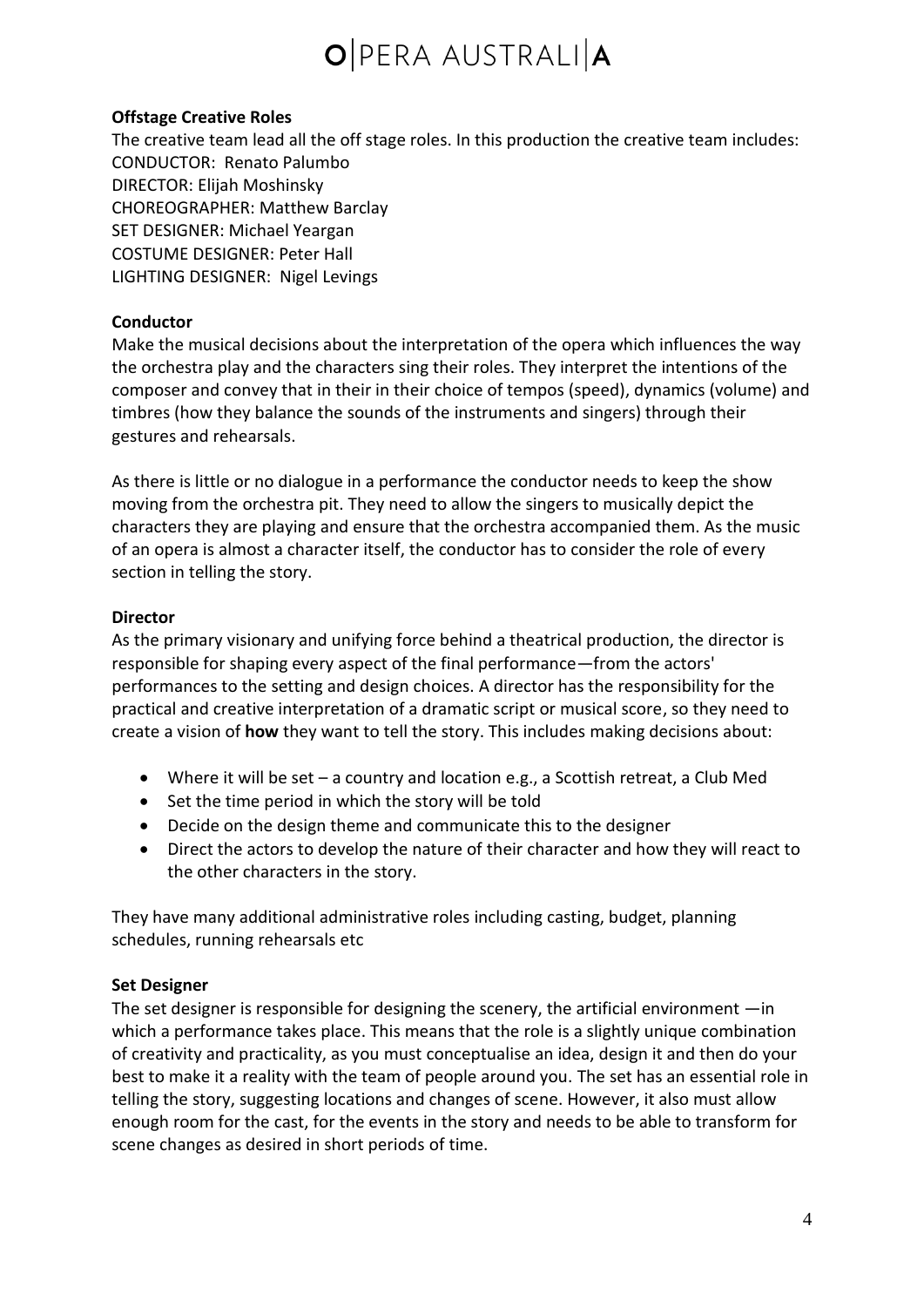Set designers need to consider the period and genre of a play, as well as the venue where the performance will take place. They also need to respond to the social, historic, and cultural context of the production. They also need to be practical, and problem solve the issues of moving large items of furniture and the size of the stage. For the Opera Australia performance in 2020 of this piece on Sydney Harbour, the set designer Brian Thomson brought the Paris cityscape to life through a silhouette of bright neon lighting, giving the set design a simple and modern feel, as not to obstruct the beauty of the natural surroundings. The extra-large tilted stage had stairs on every side which cleverly provided a hidden space underneath, from which large props like couches and tables could be stored and moved on and off the set.

#### **Costume Designer (including jewellery and makeup)**

As the name suggests, the costume designer is responsible for the overall look of the clothes and costumes in theatre. This includes:

- Reading the libretto marking identifying areas that will affect costume choice, such as dance scenes or balls, action sequences,
- Researching the time period and setting of the play.
- Researching fashion in certain time periods and places that reflects the status of each character.
- Design the costume for each character

In assembling the costumes, the designer must ensure that each outfit effectively communicates the age, social status and dramatic function of each character, bearing in mind that this can change over the course of a storyline.

#### **Lighting Designer**

You may be surprised to know that the lighting places an essential role in the storytelling in a theatre, so someone's main job is to design the lighting for every moment of the show. There is a lot to think about. Stage lighting can help you capture the audience's attention and enhance a stage production in several ways. The right stage lighting can:

- **a. Illuminate the stage:** The most basic objective for stage lighting is to illuminate the performers, sets and props so the audience can clearly see everything they're meant to see. Bad lighting decisions can ruin a show. E.g., dim light makes it harder for facial expressions to be seen — even to people seated close to the stage. Illumination is also important for the people onstage, so they can see too!
- **b. Highlight different areas:** Stage lighting can direct audience members' eyes to a focal point. In the most dramatic instances, much of a stage may be dark with just one spotlight shining on a focal point. In many other instances, the lighting engineer can start with a wash, which covers a wide area and acts as a base layer of light..
- **c. Set the scene:** Lighting can create visual effects in a scene. Sometimes though optical illusions with lights. A moving light suggests the sun is rising, or make the stage go dark when an actor flips a prop light switch in a room. A backlit scrim will create the illusion of a starry night, a sunny day or even a fire.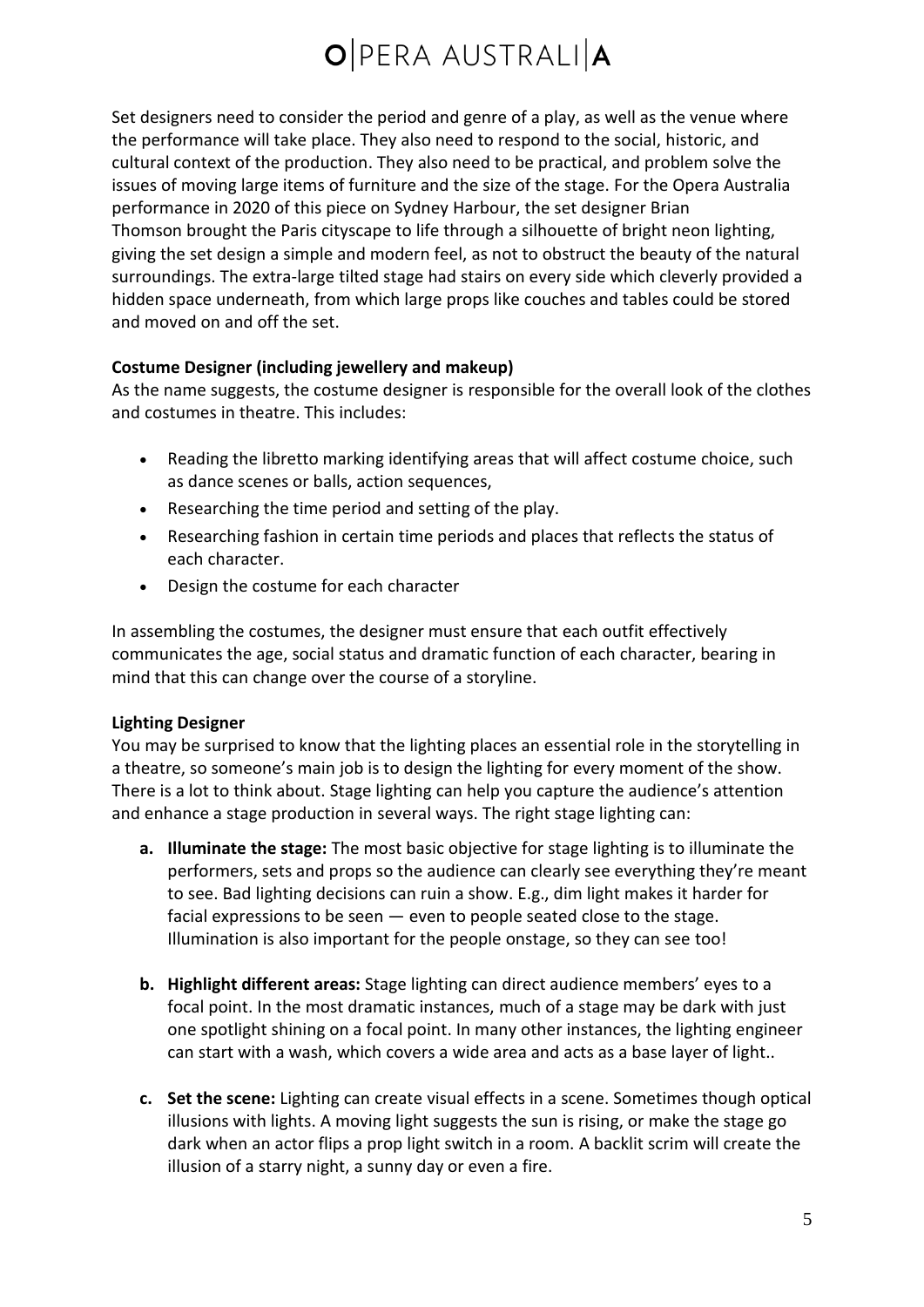**d. Control the mood:** Lighting has a major effect on mood. The idea is to match the lighting to the content of the show to encourage the right emotions in the audience. A soft, warm glow makes a happy scene. Dim, cool hues suggest sadness. Certain colours are associated with different moods. Blue is often associated with sadness, and red is associated with intense feelings, like love or aggression.

#### **Challenge Questions**

These challenge questions are the sort of questions the creative team have made decisions about in shaping this production of *La Traviata*.

Look at the images below from 3 different productions of *La Traviata* by Opera Australia. Discuss the differences in terms of set, director's concept, costumes and lighting.





Now choose one of the areas below and complete the challenge.

#### **Director challenge**

You are an up and coming director who has been tasked with telling the story of *La Traviata* in a more contemporary way.

Outline your thoughts on where it will be set, the location, time or eras, and any themes that you will include. The director has a huge influence in helping an actor create their role. Choose one of the characters and make notes on how you would tell the opera singer to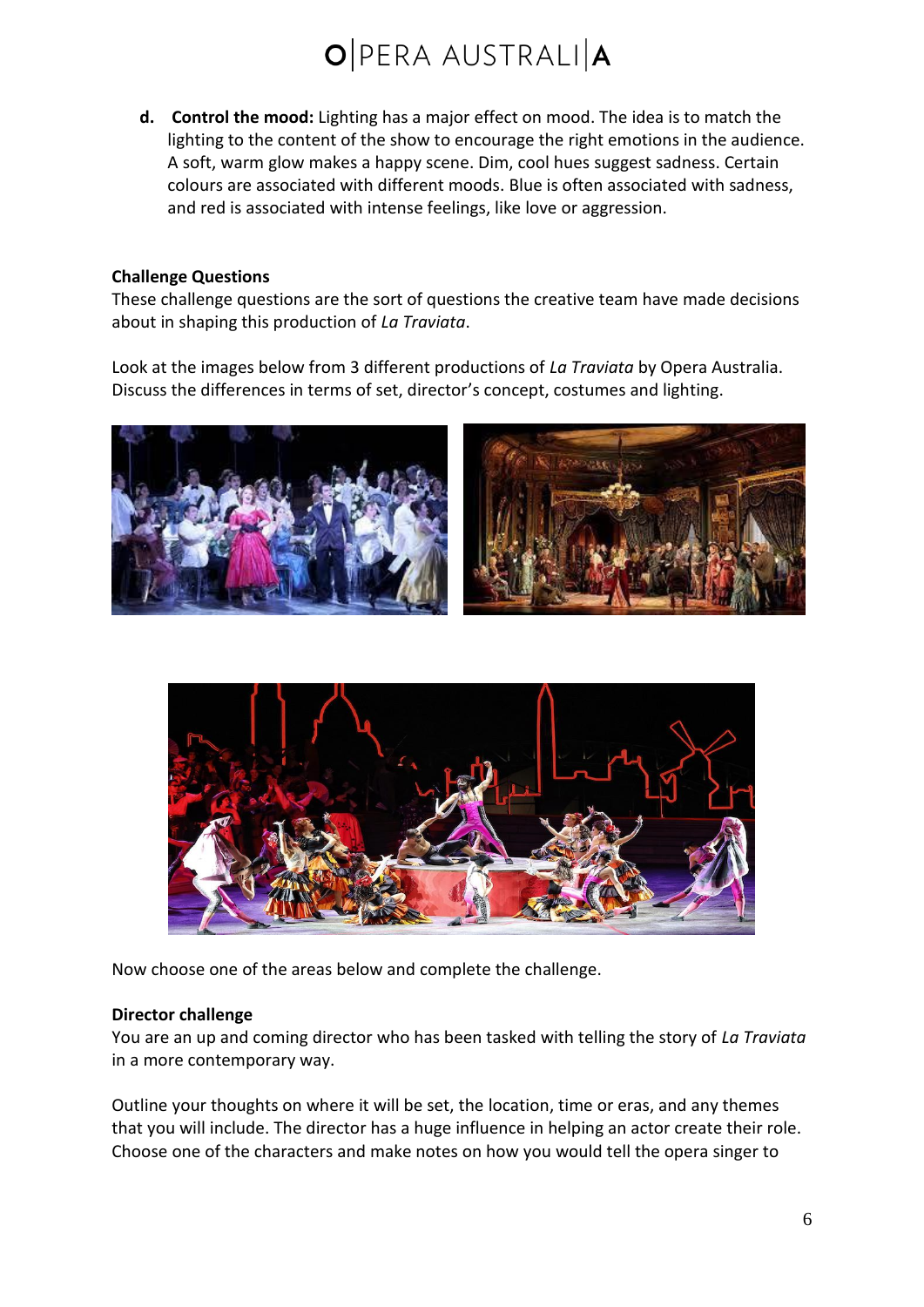behave as that person and the notes you would give them in terms of how they bring the character to life, how they move, speak and use their face and other body language.

#### **Lighting Challenge**

How can lighting be used to reflect the mood of a scene?

How might you light the following scenes? This is about the angles and direction of light, the colours, the intensity and any movement of lights.

- a) The ballroom, party scene
- b) Violetta's bedroom in early morning
- c) Violetta's home when Georgio Germont comes to visit

#### **Costume Challenge**

Consider the characters of:

a) Violetta and Flora

b) Gaston and Alfredo.

There is a similarity in each of these pairs but also a difference. What general subtle differences might a costume show between Gaston and Alfredo? How could you make the ball gowns of Violetta and Flora reflect their characters but also show which one is the central character in the story?

Assuming the *La Traviata* is to be set in the 1920's in New York, design costumes for one of those two pairs. Consider not just the clothes but the accessories and jewellery that might be worn.

#### **Set Design Challenge**

Opera Australia is touring *La Traviata* to a few small venues in regional Victoria and you have been asked to design a set that is portable, will show the different scenes of the story, and quickly change between them. So, it might be less about a construction and more about cunning use of props. Or you might create a set that spins around or folds out to change between scenes. Or it might be a combination of both, but remember it is for a tour, so it needs to be quickly built (assembled) and struck (packed up).

The maximum number of people on stage would be 10 and you are confined to a stage measuring 5 metres wide and 4 metres deep. Once you have drawn your plans build a scale model of your idea.

#### **Conductor Challenge**

Search for Prelude *La Traviata* Verdi on YouTube and find 3 examples of an orchestra playing it. Try to find versions where you can see the conductor.